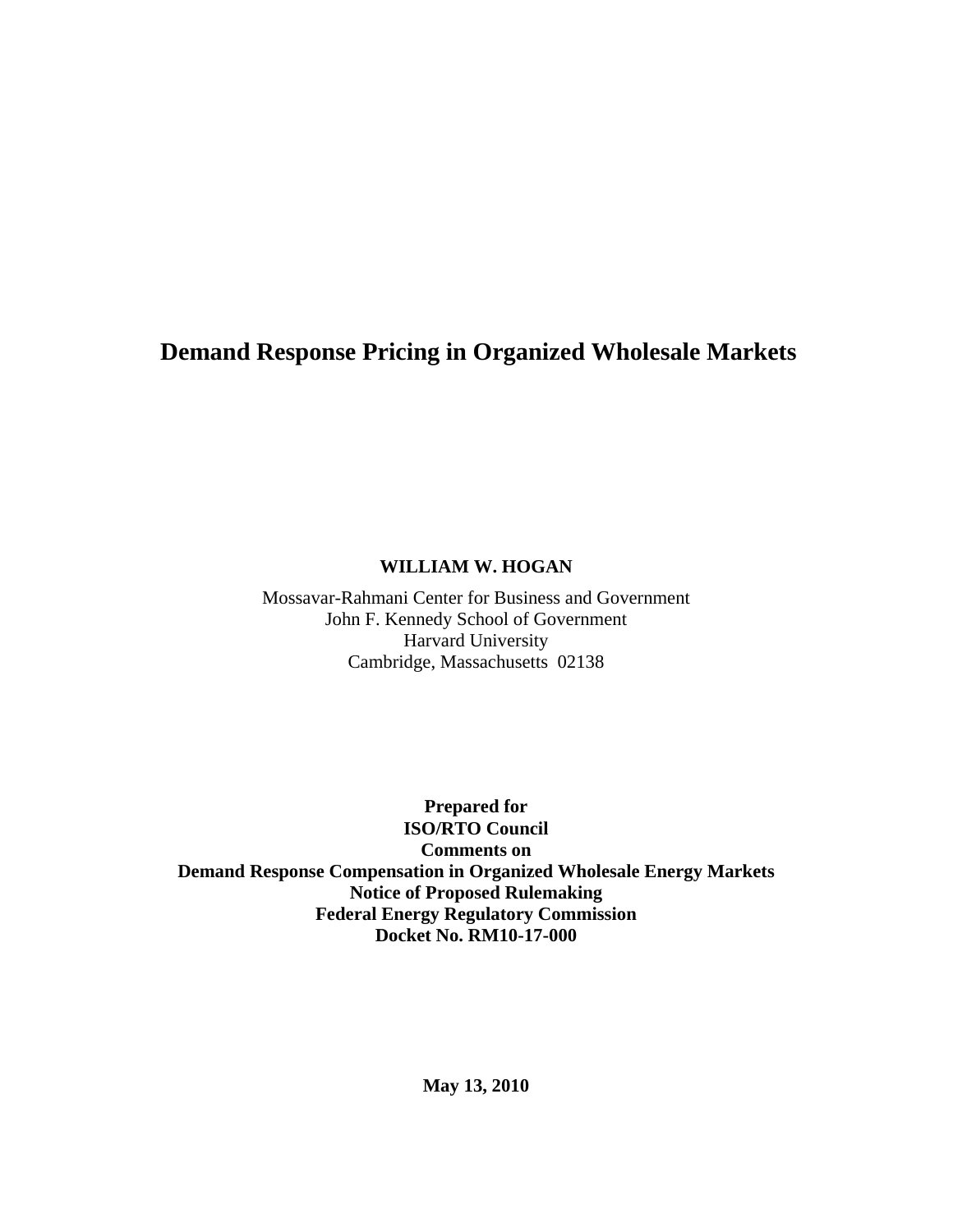### **Demand Response Pricing in Organized Wholesale Markets**

William W. Hogan

May 13, 2010

#### **Summary**

The Federal Energy Regulatory Commission's Notice of Proposed Rulemaking (NOPR) addresses the question of proper compensation for demand response in organized wholesale electricity markets. The Commission proposes to pay the full Locational Marginal Price (LMP) for all types of demand response acting as a resource in the energy market. The analysis here addresses this issue by considering three general types of demand response.

- **Real-time Pricing Demand Response**. Consumers are paying the applicable LMP for their marginal consumption.
- **Explicit Contract Demand Response**. Consumers purchase a fixed quantity of electricity but consume less than the purchased amount and sell back the difference.
- **Imputed Demand Response**. Consumers have an estimated consumption baseline and the difference between actual consumption and the baseline is the imputed demand response.

The three types of demand response are different in important ways. The differences lead to different frameworks for appropriate pricing and incentives. Real-time pricing demand response and explicit contract demand response have straightforward frameworks for using the applicable LMP. The method for full LMP application would be different in each case, but easy to understand.

The less straightforward but important case of imputed demand response presents conditions where full payment of the applicable LMP would not be appropriate under rate structures where customers are not charged for the full consumption baseline.

The goal of supporting demand response is appropriate and the principles laid out by the Commission to guide this integration are legitimate. The central difficulty is that the Commission's stated principles do not support the policy recommended by the Commission under all conditions. The complication arises in the simple equation of demand response as being equivalent to energy supply. This equation is valid under certain conditions. But the equation breaks down in the case of imputed demand response for consumers without an explicit contract to purchase a fixed quantity of energy, or without an implicit contract to purchase energy up to the estimated baseline when engaging in demand response. If the equation is not valid, then care is required to structure efficient compensation to achieve the stated policy objectives and conform to the principles laid out by the Commission. The Commission has available a number of alternatives that would emulate real-time pricing or explicit contract demand response.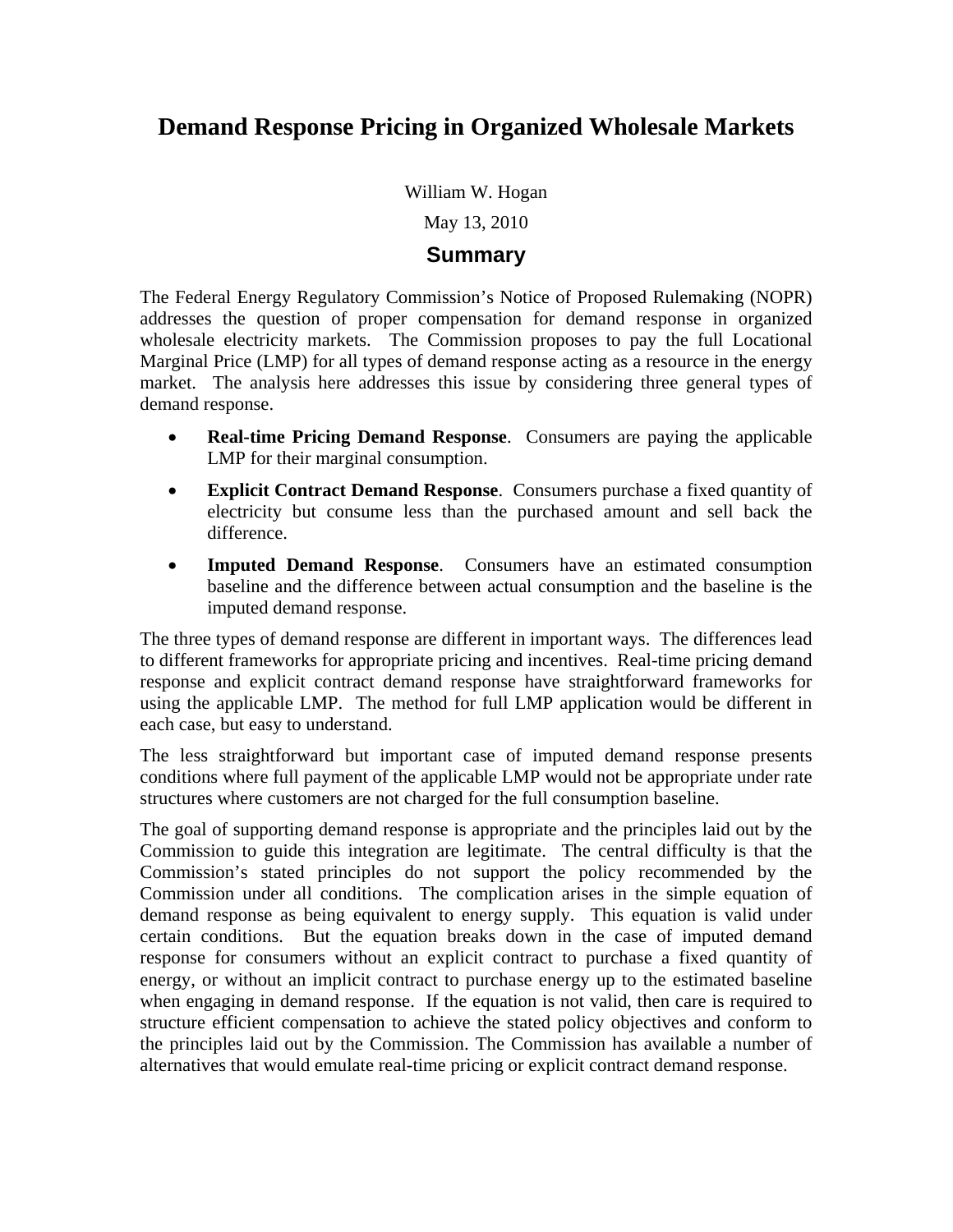#### **Demand Response Pricing in Organized Wholesale Markets**

William W. Hogan<sup>i</sup>

May 13, 2010

### **Introduction**

 $\overline{a}$ 

The Federal Energy Regulatory Commission's Notice of Proposed Rulemaking (NOPR) addresses the question of proper compensation for demand response in organized wholesale electricity markets.<sup>1</sup> This NOPR follows from and subsumes other proceedings that have considered this issue, such as in the matter of the PJM Economic Load Response Program.<sup>2</sup> The PJM record includes a previous white paper, Providing Incentives for Efficient Demand Response, that addresses a wide range of issues related to demand response programs. $3$ 

The analysis in the PJM proceeding covered more topics but continues to apply to issues appearing in the present NOPR, and to comments that might arise in response. However, the NOPR has a narrower focus and constructs a recommended compensation policy on a foundation of principles that simplify much of the argument. The limited issue addressed in the NOPR is the proper pricing for demand response. Ignoring the details of transport charges and practical matters of implementation, the focus is on pricing demand response in the energy market at the applicable locational marginal price (LMP), as the Commission proposes, or at the LMP less an imputed generation portion of retail rates (LMP-G) that attempts to simulate a virtual contract purchase and sale at different prices. In supporting its recommended policy, the Commission emphasizes the impacts of demand response on the costs of the Regional Transmission Organization (RTO) or Independent System Operator (ISO), the importance of equivalent or comparable treatment of different resources, and the need to support development of demand response. The present paper addressed further the issues raised by this foundation as laid out by the Commission.

A key feature of the Commission's proposed rule is to pay the full LMP for all types of demand response acting as a resource in the energy market. The premise is that all types of demand response are the same, and that LMP is the applicable price that should apply

<sup>1</sup> Federal Energy Regulatory Commission, "Demand Response Compensation in Organized Wholesale Energy Markets," Notice of Proposed Rulemaking, Docket No. RM10-17-000, Washington DC, March 18, 2010. Footnote 4 limits attention to "demand response acting as a resource in organized wholesale energy markets," separate from demand response as an ancillary service or in capacity markets.

<sup>2</sup> PJM Interconnection, L.L.C., FERC Docket No. EL09-68-000, August 26, 2009.

<sup>3</sup> William W. Hogan, Providing Incentives for Efficient Demand Response ("October White Paper"), Oct. 29, 2009, at 4-6, contained in Motion for Leave to Answer and Answer of the Electric Power Supply Association and White Paper by Professor William W. Hogan, Docket No. EL09-68-000, Oct. 30, 2009. (available at www.whogan.com)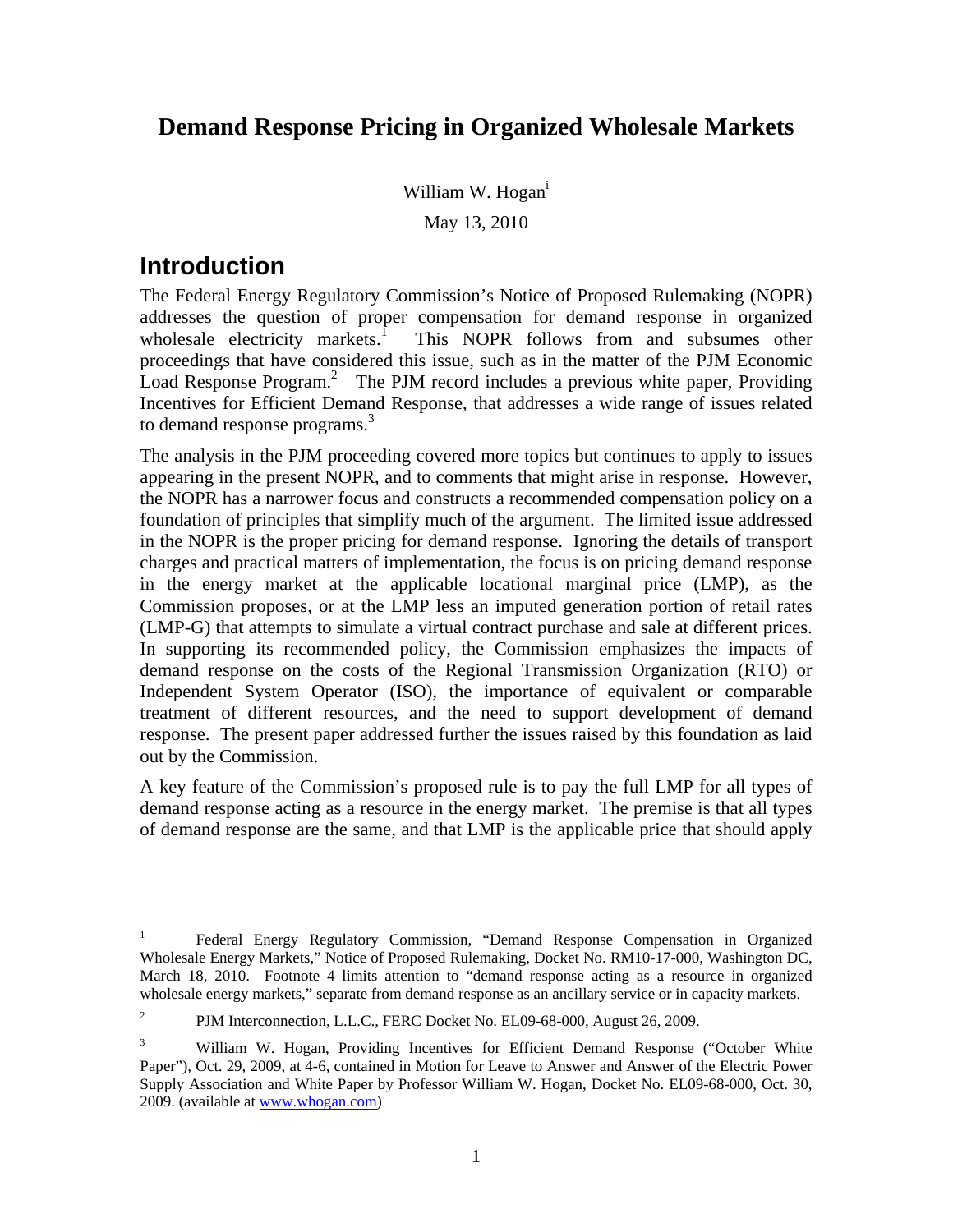to equivalent responses.<sup>4</sup> The analysis here addresses this issue by considering three general types of demand response.

- **Real-time Pricing Demand Response**. Consumers are paying the applicable LMP for their marginal consumption.
- **Explicit Contract Demand Response**. Consumers purchase a fixed quantity of electricity but consume less than the purchased amount and sell back the difference.
- **Imputed Demand Response**. Consumers have an estimated consumption baseline and the difference between actual consumption and the baseline is the imputed demand response.

The three types of demand response are different in important ways. The differences lead to different frameworks for appropriate pricing and incentives. Real-time pricing demand response and explicit contract demand response have straightforward frameworks for using the applicable LMP. The method for full LMP application would be different in each case, but easy to understand.

The less straightforward but likely ubiquitous case of imputed demand response presents conditions where full payment of the applicable LMP would not be appropriate under usual rate structures where customers are not charged for the full consumption baseline. However, if the rate structure were designed such that imputed demand responder is required to purchase energy up to its baseline when engaging in demand response, then wholesale energy market compensation at the applicable LMP would be appropriate because imputed demand response would emulate explicit contract demand response.

The goal of supporting demand response is appropriate and there are benefits that could be obtained through better integration of the demand side with the generation supply side of the market. Furthermore, the principles laid out by the Commission to guide this integration are legitimate. The central difficulty is that the Commission's stated principles do not support the policy recommended by the Commission under all conditions. The complication arises in the simple equation of demand response as being equivalent to energy supply. This equation is valid under certain conditions. The equation is most obvious in the case of explicit contract demand response. But the equation breaks down in the case of imputed demand response for consumers without an explicit contract to purchase a fixed quantity of energy, or without an implicit contract to purchase energy up to the estimated baseline when engaging in demand response.<sup>5</sup> If the equation is not valid, then care is required to structure efficient compensation to achieve the stated policy objectives and conform to the principles laid out by the Commission. The Commission has available a number of alternatives that would emulate real-time pricing or explicit contract demand response.

<u>.</u>

<sup>4</sup> The locational marginal price (LMP) serves as the price for real-time settlements. In systems such as Alberta without locational differences, the applicable price would be the system marginal price (SMP).

<sup>5</sup> October White Paper, pp. 12-13, 19-21. *See also* Hung-po Chao, "Price-Responsive Demand Management for a Smart Grid World," *The Electricity Journal*, January-February 2010, pp. 7-20.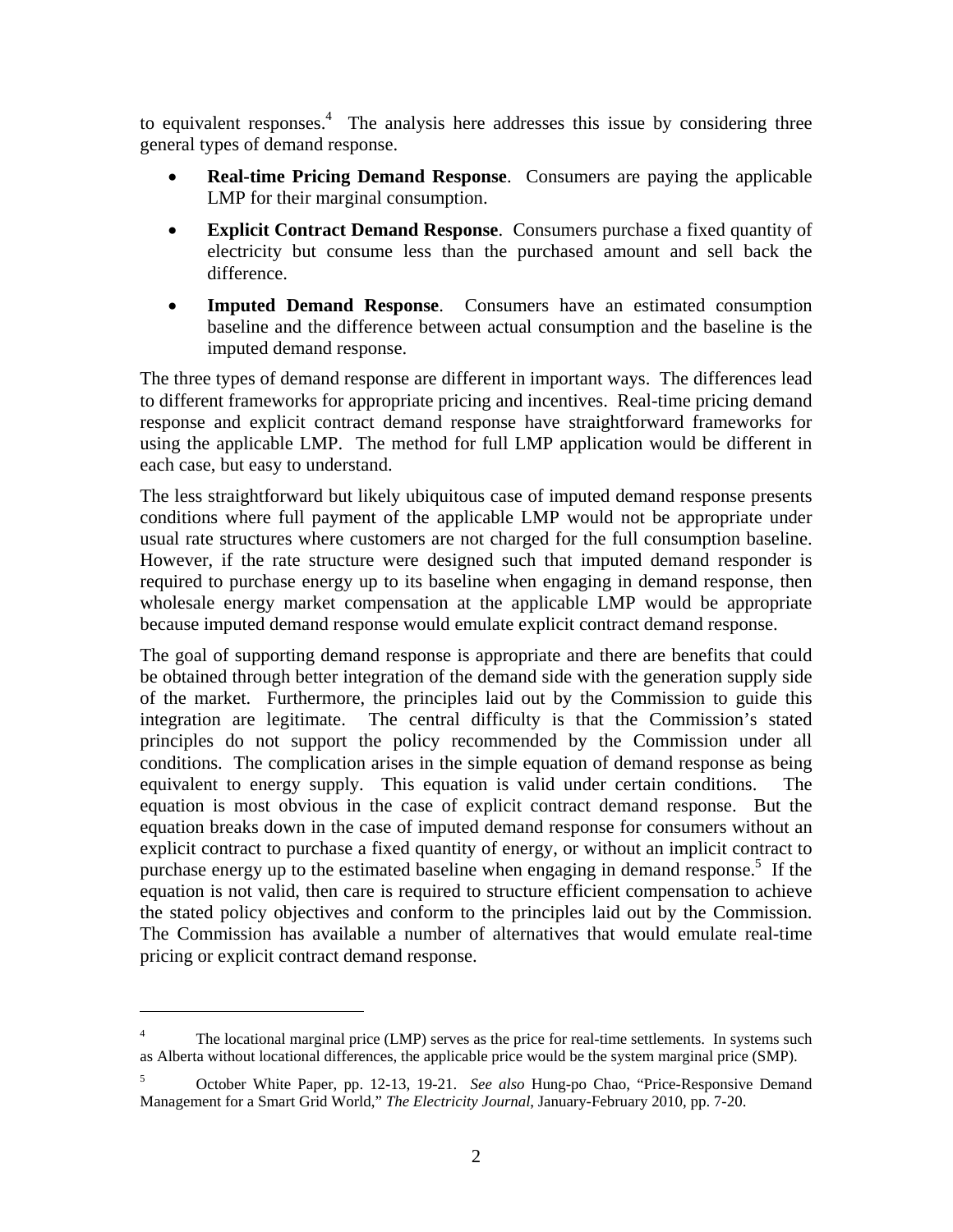## **Value of Resources to RTOs**

The Commission addresses the role of demand response from the perspective of the RTOs and ISOs.

"…we believe paying demand response resources the LMP in all hours will compensate those resources in a manner that reflects the marginal value of the resource to each RTO and ISO, comparable to treatment of generation resources."<sup>6</sup>

If this were true, if the marginal value of each resource is the LMP, then the equivalent treatment of demand and generation would make the problem simple. However, if it is not true then there should be an adjustment of the compensation to deal with the difference between demand response resources and generation resources.

In many cases, the assumption that LMP reflects the marginal value of demand and generation is true. For example, under market-clearing prices with economic dispatch, the marginal cost of an increment in demand met through the dispatch is the LMP. Any consumer who is paying the real-time price for energy is charged the full LMP for its consumption and avoids paying the full LMP when reducing consumption. Thus, full LMP compensation is already applied to the real-time price demand response in the form of avoiding the cost of consumption and no further explicit payment from the wholesale energy market would be necessary.

Similarly, anyone who has purchased a fixed quantity of delivered energy under a contract can either use the energy or sell it to others. The difference between the amount purchased and the amount actually consumed is the explicit contract demand response. The applicable price for the energy purchased, but not consumed, and sold into the energy market would be the LMP. The contract would account for the payment for the energy purchased to establish ownership and the ability to provide the explicit contract demand response.

Under the policy as proposed by the Commission, the situation would be different in the case of imputed demand response with a rate structure where customers are not charged for the estimated baseline consumption. The definition of the LMP is the change in the total cost to the RTO or ISO, who has to charge for load to pay for the energy resources delivered. If the value of different energy resources is the same under the Commission's proposal, then the net change in the RTO costs (and revenues) should be the same. In particular, the final net change in costs and revenues at the margin should be the same for increasing demand through higher load or decreasing demand through demand response.

In the case of imputed demand response, it may help to unpack the definition of the LMP and see how imputed demand response under the proposed policy as envisioned by the Commission affects "the marginal value of the resources to each RTO and ISO." To illustrate, for simplicity ignore transport and other non-energy charges and assume for the moment that the supply curve is flat and, therefore, the demand response has no impact on the LMP. Suppose that the LMP is \$50/MWh, and the putative load before the demand response would be 100 MWh. Then the total cost to the RTO would be \$5,000.

6 FERC NOPR, p. 13.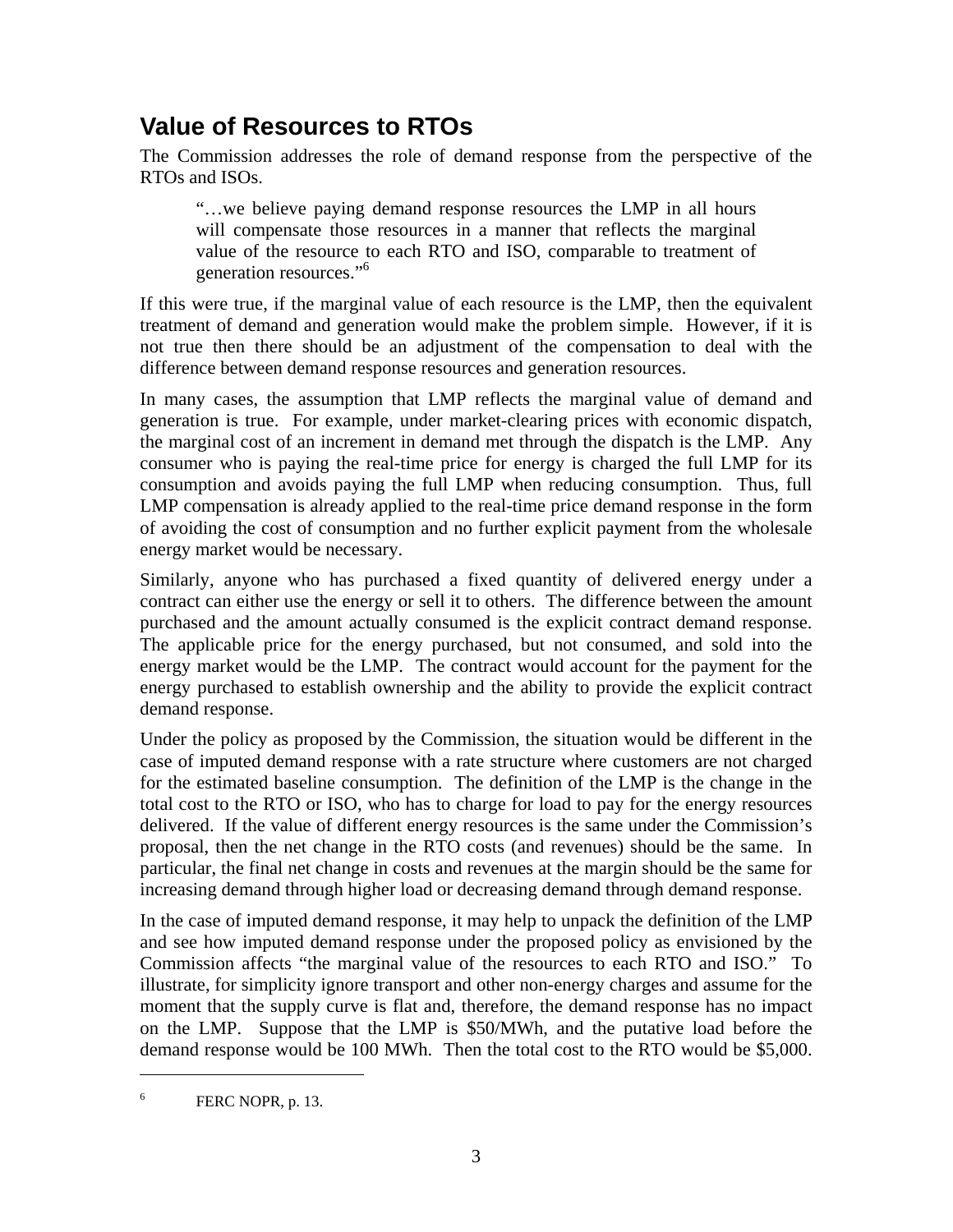This is balanced by the total revenue from load of \$5,000, and the RTO breaks even. Under these conditions a consumer offers an imputed demand response of 1 MWh. What happens? Under the Commission's proposed rule, the load would reduce to 99 MWh, and the RTO would pay \$4,950 to generators to balance the load, receive \$4,950 from remaining load, and pay \$50 to the demand responder. Apparently, the RTO loses \$50 in acquiring the imputed demand response, and this will have to be made up in additional charges to other market participants.

By comparison, suppose under the same conditions the load increases to 101 MWh. The RTO would now purchase 101 MWh from generators at a cost of \$5,050 and receive revenue from load of \$5,050, and would break even. There is no additional charge. Apparently, under the Commission's proposed rule, there is not an equivalence of the marginal value of the resources for imputed demand response. The value of generation resources or the cost of incremental load is not equal to the value of imputed demand response. The Commission's proposed rule for compensation in the case of imputed demand response would impose a net loss on the RTO. By contrast, real-time pricing or explicit contract demand response would maintain the equation and full LMP would be applied either to the actual consumption or to the difference between consumption and the contracted amount.

# **Equivalent Treatment of Resources**

The equivalent or comparable treatment of equivalent resources is a sound principle. But the equivalence should include all of the elements that enter into the economic evaluation. The proper compensation and the definition of LMP inherently embrace both the physical characteristics and the economic details. Furthermore, equivalent treatment of resources implies that simple accounting definitions should not affect the net compensation.

### *Prices and Quantities*

We cannot look only at quantities. The prices and the pricing rules matter. This is usually implicit and not an important observation, but in the case of defining the rules for demand response the implicit assumptions make a difference. For example, in the NOPR the Commission states:

"Given that the LMP represents the marginal value of the resource being used by the RTO or ISO to balance supply and demand, it follows that the LMP should be paid to any resource clearing in the RTO's or ISO's energy market. In balancing supply and demand, a one megawatt reduction in demand is equivalent to a one megawatt increase in energy for purposes of meeting load requirements and maintaining a reliable electric system."<sup>7</sup>

The observation of physical equivalence of meeting supply and demand is a necessary but not sufficient condition for determining that LMP represents the marginal value of a resource. Were this not true, were physical equivalence the only thing that mattered, then

<sup>7</sup> FERC NOPR, p. 15.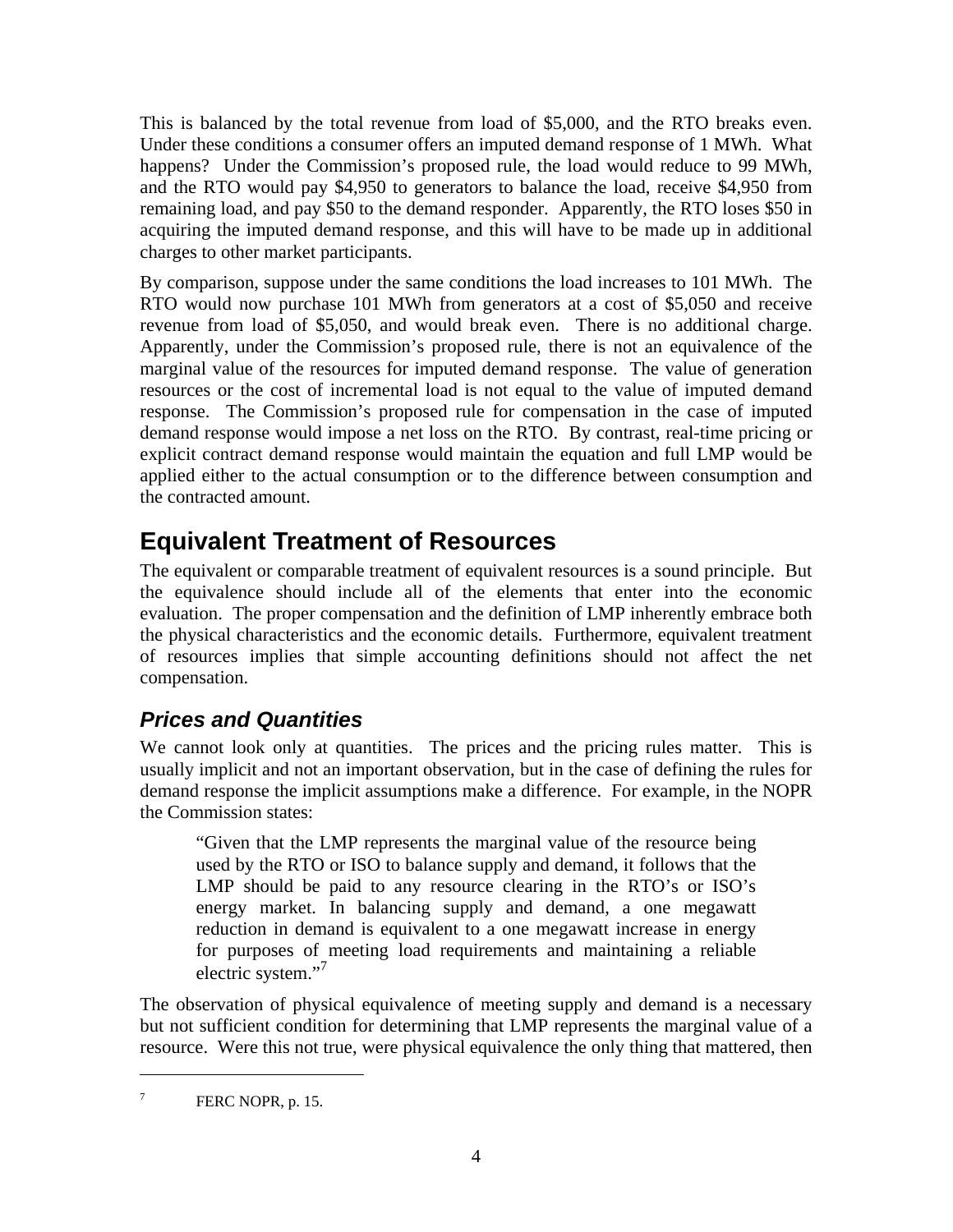there would be a well-defined LMP in the spot market that would be independent of the supply offers and demand bids. But we know this is not true, and changes in the offers or bids of various resources will change economic dispatch of the physical quantities, total cost, and the LMPs.

An inherent and inescapable feature, real but often hidden from view, is that imputed demand response incorporates a particular offer and compensation structure that affects incentives, changes costs to the RTO, and changes revenues from the physical load. The October White Paper deals at length with the incentive and total welfare effects.<sup>8</sup> In addition, the example above illustrates the impacts on costs and revenues.

Hence, while the principle of equivalent treatment is valid, the Commission's policy for treatment of imputed demand response does not follow from the principle. An imputed demand response compensation policy like LMP-G or some other variant that emulated explicit contract demand response by charging for the imputed purchase would adhere more closely to the Commission's principles.

#### *Location of the Meter*

Another way to view demand response through the lens of equivalent treatment is to consider the impact on the behavior of consumers. In the NOPR, the Commission states:

"The ISO or RTO is able to avoid dispatching suppliers with higher bids, be they generation or demand response, by accepting a lower bid to either reduce consumption or increase generation. As Dr. Alfred E. Kahn noted in a recent PJM proceeding in Docket No. EL09-68-000, consumers offering to reduce consumption should be induced 'to behave as they would if the market mechanisms alone were capable of rewarding them directly for efficient economizing.' "9

One way to test this proposition would be to consider the behavior of the consumer who is installing a new generator at its location. Presumably under our simplified assumptions, the behavior should be the same with respect to placing the generator on the consumer side of the meter versus on RTO side of the meter. If the new generator is on the consumer side of the meter, then running the generator would reduce net demand and would be accounted as and would be observationally equivalent to imputed demand response. However, if the consumer installs the generator on the RTO side of the meter then the sale of energy would be treated as a normal sale, and the purchase of energy to satisfy load would be treated as a normal purchase. The net physical flows would be the same in either case. Again, for simplicity, ignore non-energy charges. Would the consumer see the same economics?

Suppose the LMP is \$50/MWh and the consumer has a load of 10 MWh. In addition, assume the putative generator would produce 6 MWh in the same hour at a cost of \$50/MWh. Suppose the consumer installs the generator on the RTO side of the meter. Then the consumer pays \$500 for its 10 MWh of load, receives \$300 for its 6 MWh of

<sup>8</sup> October White Paper, pp. 12-19.

<sup>9</sup> FERC NOPR, p. 15. Footnote in the original refers to the embedded quote from Dr. Fred Kahn.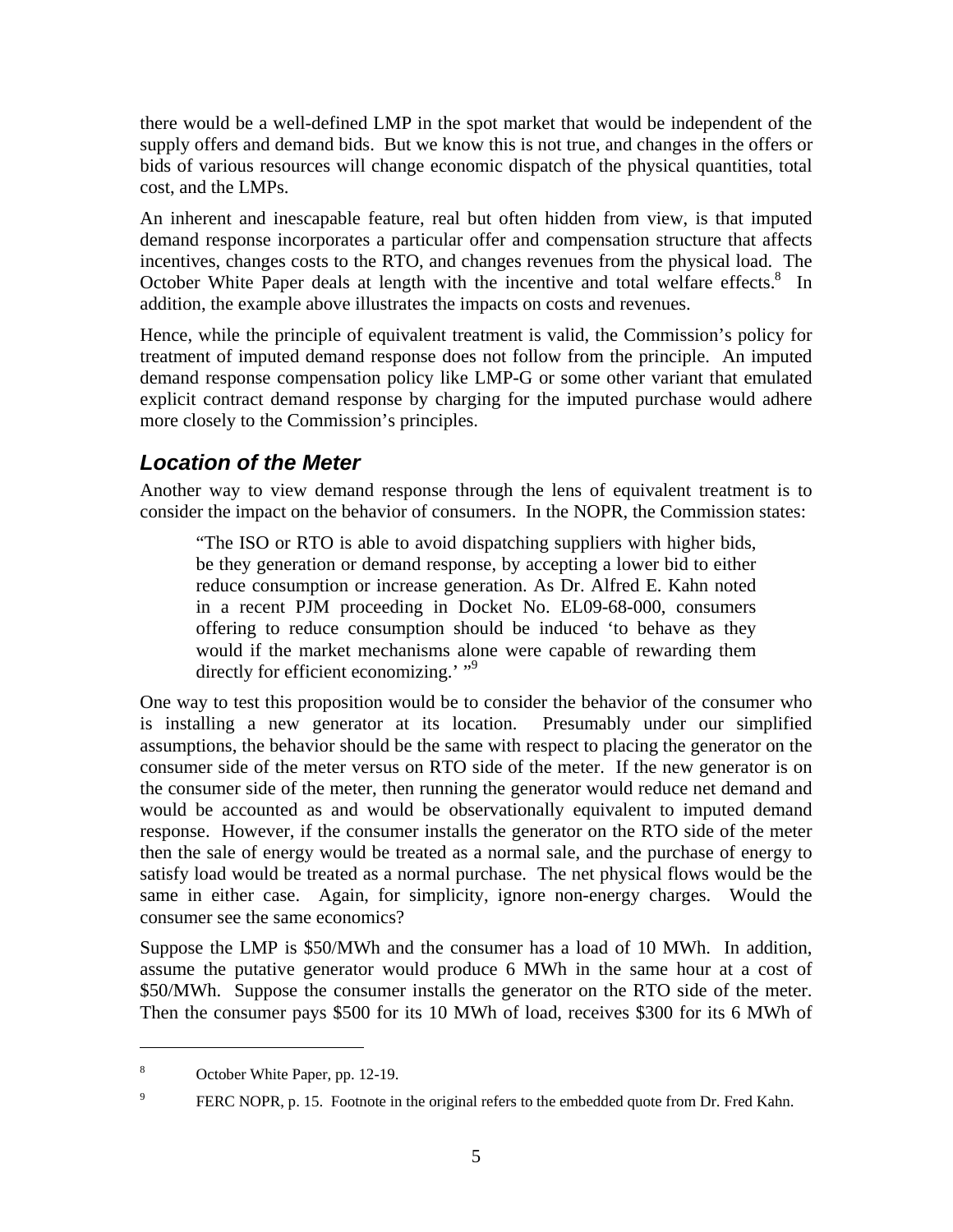generation, and incurs a cost of \$300 for generating the power. In effect, the consumer is paying \$500 for 10 MWh of load and its generating subsidiary is breaking even in producing and selling the output of 6 MWh.

In the case of the installation on the consumer side of the meter, the consumer would reduce its measured load from 10 MWh to a net of 4 MWh. The consumer would incur the cost of \$300 for 6 MWh of generation, and pay \$200 to the RTO for net load of 4 MWh. In addition, under the Commission's proposal, the consumer would be treated as having provided 6 MWh of imputed demand response, and would receive \$300 payment for the imputed demand response. The net position of the consumer would now be a net payment of \$200 rather than a net payment of \$500 for the load. In other words, the consumer is getting 6 MWh for free. Apparently the location of the meter relative to the generator matters, although it should not.

By comparison, the same example would show a different result for application of the full LMP in the case of real-time pricing demand response or explicit contract demand response. In these cases, the location of the meter would not matter.

Once again a simplified example illustrates that under the Commission's proposal, imputed demand response is not equivalent to incremental supply, and consumers will not "behave as they would if the market mechanisms alone were capable of rewarding them directly for efficient economizing."

# **Supporting Demand Response**

The Commission invokes a different argument that addresses concern with overcoming barriers to demand response. In the NOPR, the Commission states:

"Given the current barriers to demand response and the evolving nature of the technology enabling demand response, a perfect solution or payment scheme may not exist. We nonetheless believe that paying LMP in all hours to the demand response resources that can participate in the organized wholesale energy markets is the correct approach at this time, because that payment reflects the marginal effect of each demand response resource in the hour, just as the LMP reflects the marginal effect of generation resources in each hour."10

The emphasis on barriers and evolving technology appeals to the notion that a good solution that is attainable is preferred to perfect solution that is not available. To be sure, paying demand response LMP in all cases looks simple, but so would paying providers nothing or twice as much.

Proper design of the compensation scheme would depend on the details.<sup>11</sup> If there are barriers to entry, then the focus of policy should first be on addressing the barriers. For example, better dynamic pricing would dovetail with improved scarcity pricing in RTOs and help with other problems as well as providing added incentives for all types of

<sup>&</sup>lt;sup>10</sup> FERC NOPR, pp. 18-19.

<sup>&</sup>lt;sup>11</sup> October White Paper, pp. 12-21.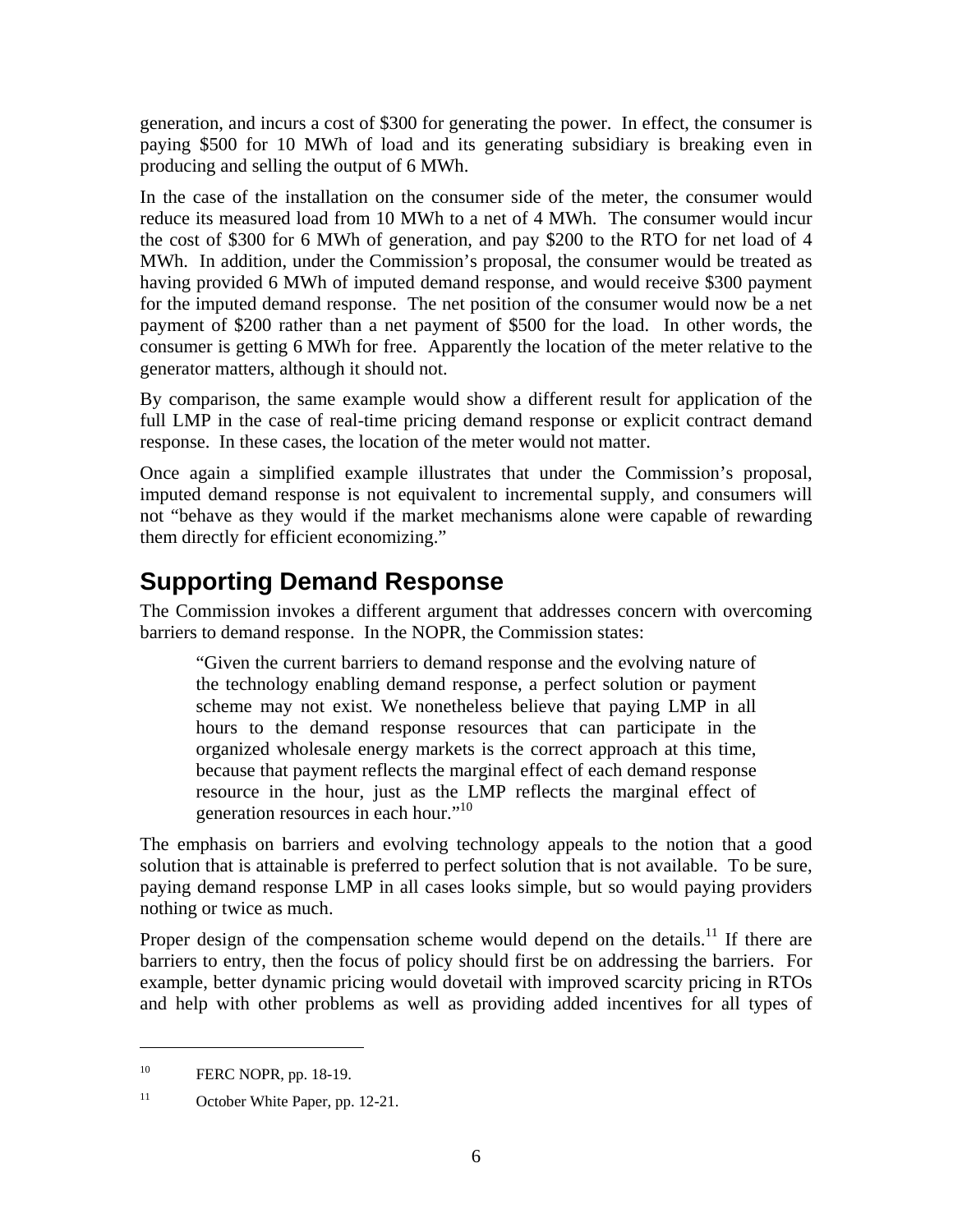demand response. Better design of default hedges for retail consumers, to include the Chao model of subscription service, would address the devilish problem of establishing the imputed demand response baseline and provide crisp incentives for demand response by satisfying the conditions for the equation with energy resources.

The Commission is correct in promoting the objective of supporting demand response and enunciating principles that would support efficient compensation. However, the simple solution offered of paying all demand response the LMP, rather than something more appropriate for the particular type of demand response, is neither supported in theory nor likely to work in practice. The Commission's policy would create perverse incentives that would shift costs. For example, the Commission's policies would create an incentive for a consumer to avoid real-time pricing demand response since it would be much more profitable to embrace the Commission's proposed imputed demand response payments. Similarly, the consumer would have an incentive not to sign fixed quantity contracts such as envisioned in the efficient subscription service described by Chao. A likely consequence would be to precipitate more rules to undo the unintended consequences.

## **Supporting Efficient Electricity Systems**

If there is anything we have learned from the history of electricity restructuring, a prominent lesson must be that under the principles of open access and nondiscrimination, market participants will respond to incentives. It is difficult enough to get the incentives approximately right. Witness the long struggle to put in place efficient organized markets with LMPs. However, the success of that effort indicates the value of providing policy that supports efficient electricity systems.

There are many things that the Commission could do. Improving scarcity pricing is already an item in the RTO/ISO markets and should be a priority for the Commission. Expanding the use of dynamic pricing, particularly the real-time pricing version, to provide smarter prices for the smart grid would be a related priority and would provide stronger incentives for all types of demand response, efficient distributed generation, and other flexible supply options. Encouraging better contracting regimes, which would explicitly establish quantities and property rights in energy sales, would provide efficient incentives for reducing demand and selling the energy that had been purchased but not used. All these would be consistent with efficient markets and would fit naturally into the RTO/ISO market designs. These would provide efficient support for demand response valued at LMP entirely through avoided cost in the case of real-time pricing demand response, or through the explicit re-sale of energy at LMP that was purchased under contract.

For the cases where rate structures and full requirements service leave the purchase quantities implicit or undefined at the tariff rate, the Commission faces an incentive problem. In order to maintain faithfulness to the efficiency and equal treatment principles, the Commission should take up the burden of approximating an efficient outcome through some variant of LMP-G pricing or unbundled contract emulation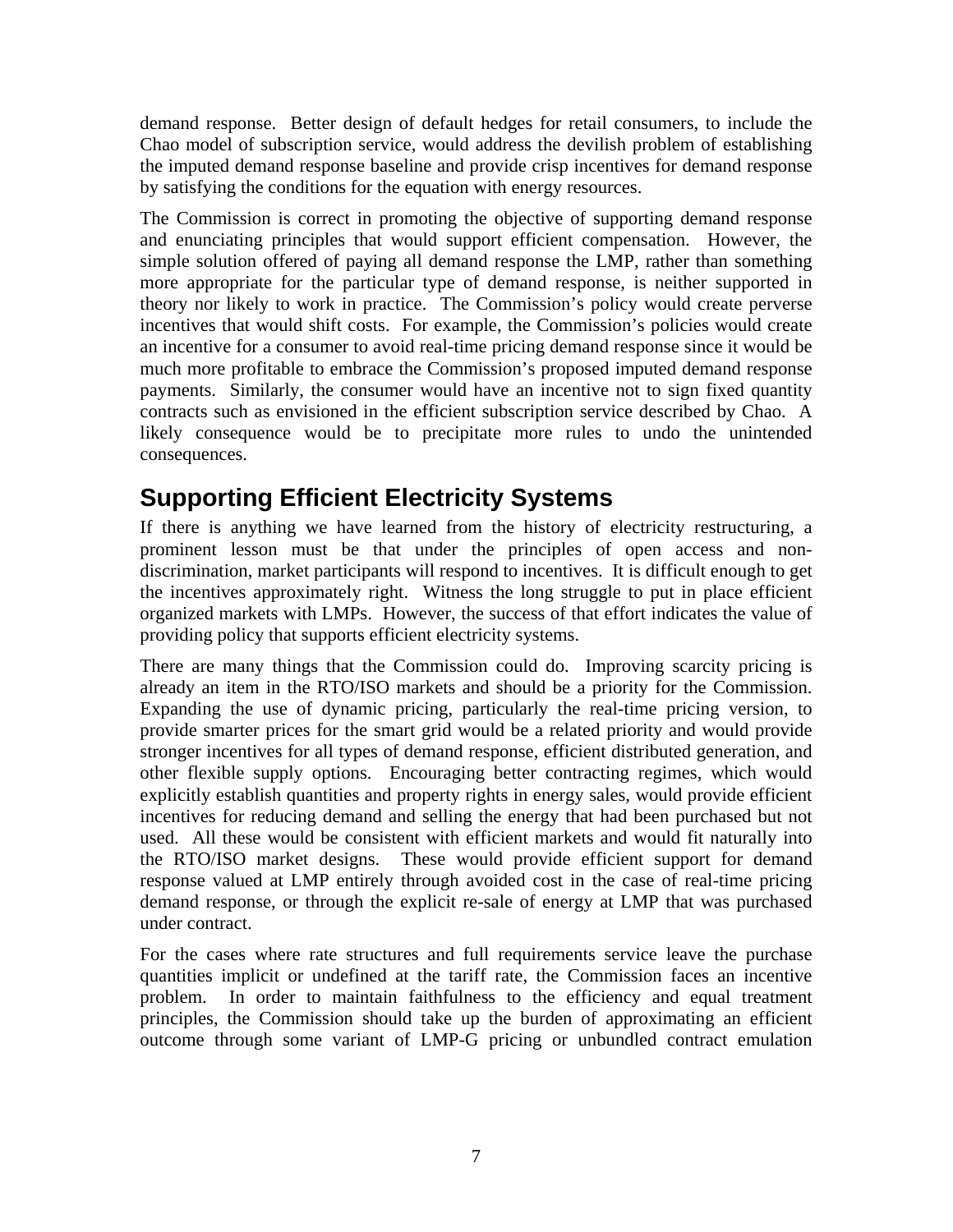applied to imputed demand response.<sup>12</sup> This would address the inability of the flat rate (proxied by G) to provide efficient incentives at the margin while avoiding the unintended consequences of upsetting the principle of equal treatment of equivalent resources.

To the extent that the Commission simply wishes to tilt the paying field the other way, and provide pump-priming incentives for imputed demand response, rather than all forms of demand response, the Commission should call it what it is, follow the logic of an analysis of market failure, and design a policy for that does not create new unintended consequences.

But putting in place incentives which are inconsistent with the usual rate structures, and which are not supported by either the Commission's stated goals or principles, is a recipe for trouble. The Commission and support for demand response, including imputed demand response, would be better served in the long run if the Commission constructed a system for compensation that is coordinated with retail rate structures and is consistent with the principles it has laid out as the foundation of its policy.

# **Conclusion**

The Commission's principles in support of competitive markets and efficient compensation call for equivalent or comparable treatment of equivalent resources. The principles deserve support. In application to demand response a difficulty arises because not all forms of demand response are the same economically due to contractual arrangements or retail rate structures and physically due to explicit or implicit contract quantities. The proposed policy to pay full LMP for all forms of demand response is not supported by the Commission's principles. In the case of real-time and explicit contract demand response, full LMP enters in natural ways, charging the full LMP or paying the full LMP for the difference between the amounts consumed and purchased. By contrast, for imputed demand response without an explicit purchase, the compensation policy should follow any of many variants that would emulate some form of explicit contract. There are many possible solutions that would be consistent with efficient electricity markets and the Commission's principles.

<sup>12</sup> October White Paper, pp. 12-13,19-21.